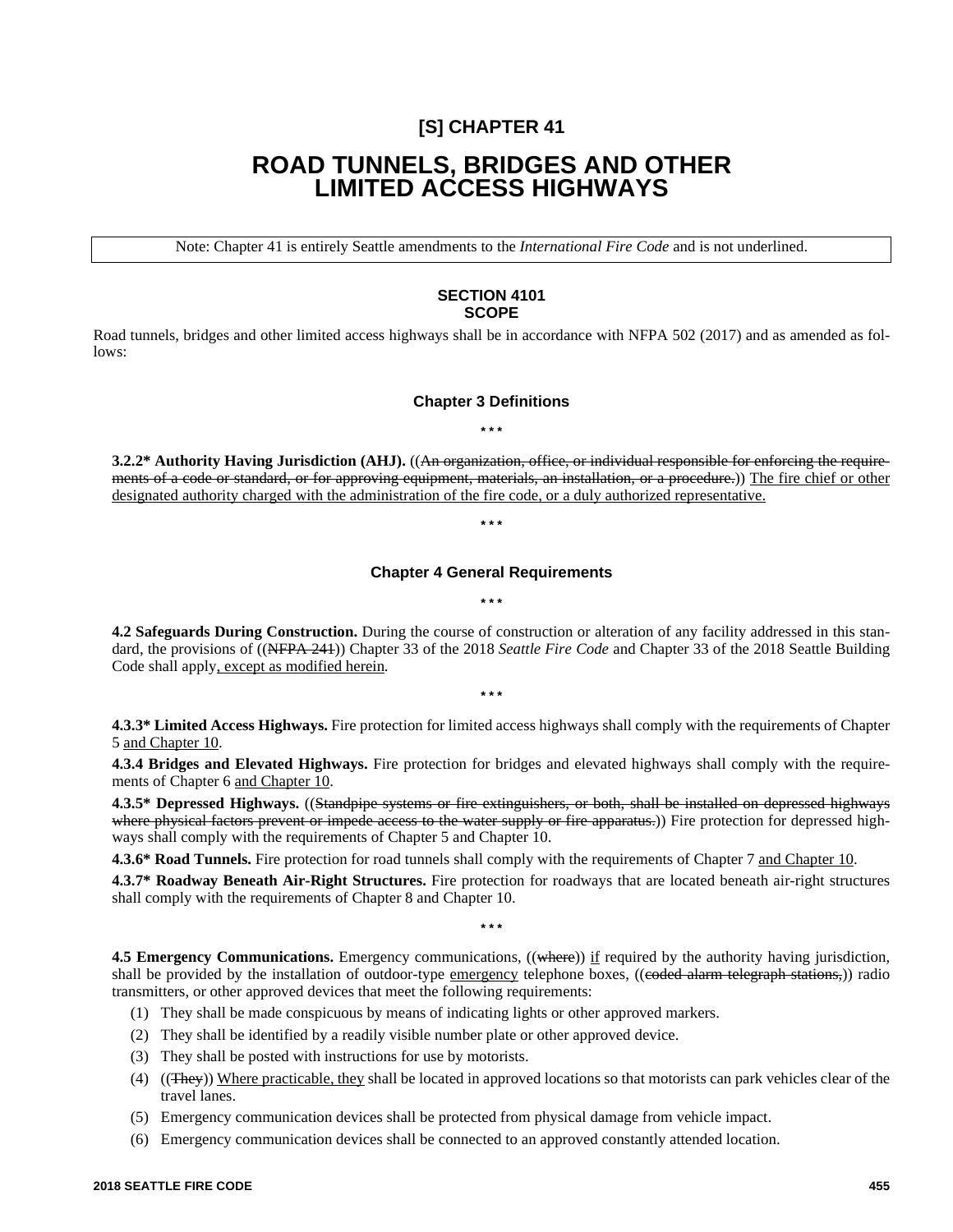#### **\* \* \***

## **Chapter 5 Limited Access and Depressed Highways**

**\* \* \***

**5.1 General.** This chapter ((shall)) provides fire protection requirements for limited access and depressed highways.

**((5.6\* Fire Hydrants.** (Reserved)))

**\* \* \***

## **Chapter 6 Bridges and Elevated Highways**

**\* \* \***

## **6.6 ((Standpipe,)) Fire Hydrants ((,)) and Water Supply**

**6.6.1\*** Applicability. Where the ((length of a bridge or elevated highway exceeds 300 m (1000 ft), a horizontal standpipe system shall be installed on the structure)) distance from any point on the bridge or elevated highway exceeds 120 m (400 ft) to a fire hydrant, the bridge or elevated highway shall be provided with a hydrant system in accordance with the requirements of Chapter 10.

**\* \* \***

**6.10 Control of Hazardous Materials.** Where required by the authority having jurisdiction, control of hazardous materials shall be in accordance with the requirements of Chapter 14.

**\* \* \***

## **Chapter 7 Road Tunnels**

**\* \* \***

**7.2\* Application.** For the purpose of this standard, factors described in 4.3.1, shall dictate fire protection and fire life safety requirements. Multiple tunnels on a roadway may have their length combined to determine the assigned category as determined by the fire code official. The minimum fire protection and fire life safety requirements, based on tunnel length, are categorized as follows and additional requirements determined by the fire code official:

- (1) Category  $X$  Where tunnel length is less than 90 m (300 ft), an engineering analysis shall be performed in accordance with 4.3.1, an evaluation of the protections of structural elements shall be conducted in accordance with 7.3, and traffic control systems shall be installed in accordance with requirements of Section 7.6.
- (2) Category A Where tunnel length is 90 m (300 ft) or greater, an engineering analysis shall be performed in accordance with 4.3.1, an evaluation of the protection of structural elements shall be conducted in accordance with 7.3, and a standpipe system and traffic control systems shall be installed in accordance with the requirements of Chapter 10 and Section 7.6. A fixed water-based fire-fighting system shall be installed per Chapter 9.
- (3) Category B Where tunnel length equals or exceeds 240 m (800 ft) and where the maximum distance from any point within the tunnel to a point of safety exceeds 120 m (400 ft), all provisions of this standard shall apply unless noted otherwise in this document.
- (4) Category C Where the tunnel length equals or exceeds 300 m (1000 ft), all provisions of this standard shall apply unless noted otherwise in this document.
- (5) Category D Where the tunnel length equals or exceeds 1000 m (3280 ft), all provisions of this standard shall apply.

**\* \* \***

## **7.4 Fire Alarm and Detection.**

**7.4.1** ((Tunnels described in categories B, C, and D shall have at least one manual means of identifying and locating a fire in accordance with the requirements of 7.4.6.)) A minimum of one automatic fire detection system to identify and locate a fire in a tunnel shall be provided.

**7.4.2** ((Tunnels described in categories B, C, and D without 24-hour supervision shall have an automatic fire detection system in accordance with 7.4.7.)) All fire alarm, detection, supervisory, and trouble signals shall be distinctly different and shall be automatically transmitted to a central station service that is listed in the current edition of the Underwriters Laboratories FIRE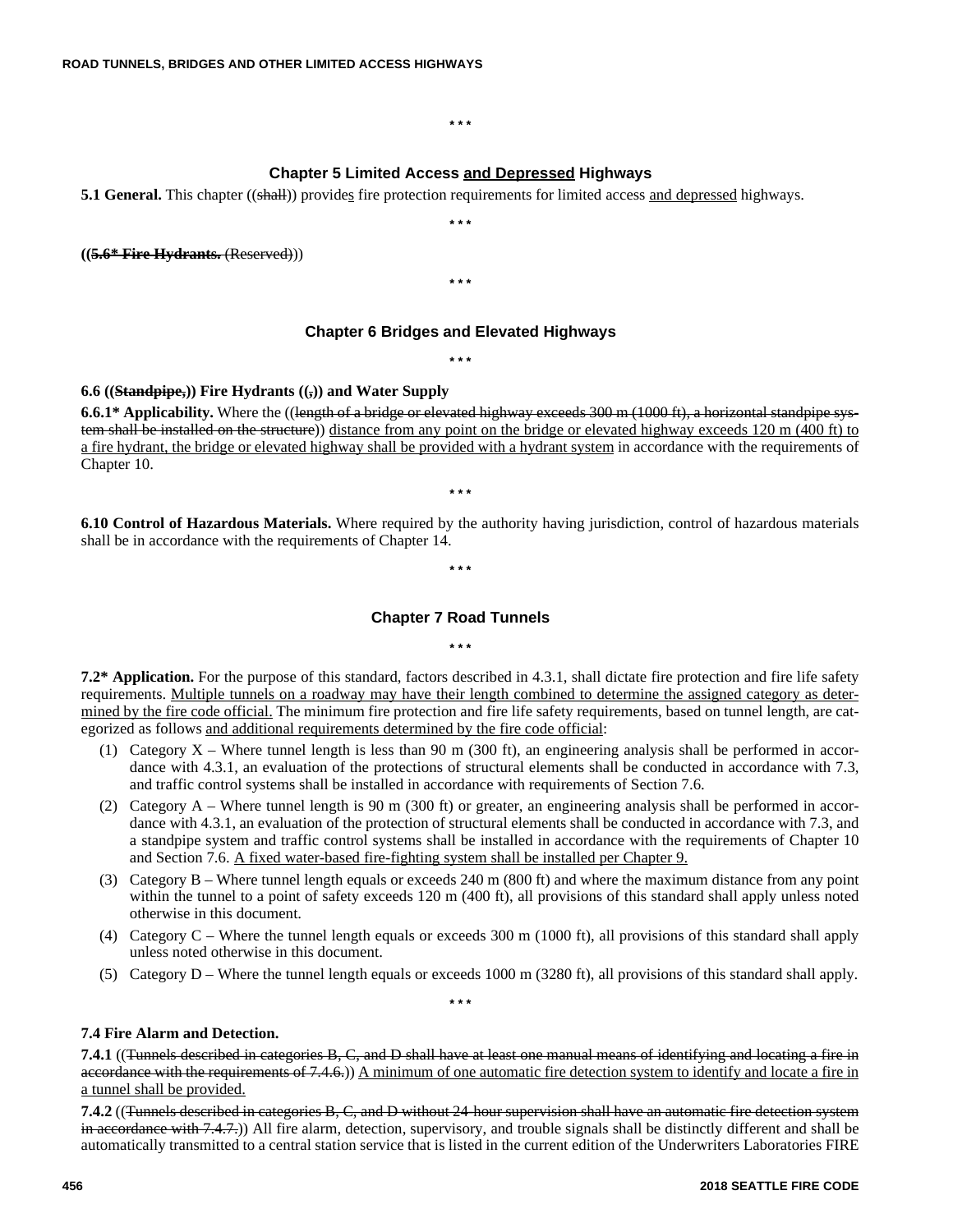PROTECTION EQUIPMENT DIRECTORY under the category Central Station (UUFX) as a Full Service Company or as a Fire Alarm Service–Local Company which subcontracts the monitoring, retransmission and associated record keeping and reporting to a listed Full Service Company or Monitoring Company. The listing shall indicate that the Full Service Company or Fire Alarm Service – Local Company provides service to the Seattle area.

**Exception:** The operations control center may serve as a proprietary supervising station in accordance with NFPA 72 where approved by the authority having jurisdiction.

**7.4.3\*** Closed-circuit television (CCTV) systems ((with traffic flow indication devices or surveillance cameras shall be permitted for use to identify and locate fires in tunnels with  $24$ -hour supervision)) shall be provided in categories B, C, and D tunnels, and shall be capable of identifying the location of the fire within 15 m (50 ft) or as required by the fire code official.

**\* \* \***

**7.4.5** ((Ancillary spaces within tunnels defined in categories B, C, and D (such as pump stations and utility rooms) and other areas shall be supervised by automatic fire alarm systems in accordance with 7.4.7)) CCTVs with or without traffic-flow indication devices may automatically identify fires in tunnels if all of the components of the video image fire detection system, including hardware and software, are listed for the purpose of fire detection.

#### **7.4.6 ((Manual Fire Alarm Boxes)) Emergency Telephones.**

**7.4.6.1** ((Manual fire alarm boxes mounted in NEMA Enclosure Type 4 (IP 65) or equivalent boxes shall be installed at intervals of not more than 90 m (300 ft) and at all cross-passages and means of egress from the tunnel)) Emergency telephones shall be installed at intervals of not more than 90 m (300 ft) and at all cross-passages, standpipe hose connection locations, and means of egress from the tunnel.

**7.4.6.2** ((The manual fire alarm boxes shall be accessible to the public and the tunnel personnel)) The location of the emergency telephones during off-hook condition shall be indicated at the monitoring station.

**((7.4.6.3** The location of the manual fire alarm boxes shall be approved.

**7.4.6.4** The alarm shall indicate the location of the manual fire alarm boxes at the monitoring station.

**7.4.6.5** The system shall be installed, inspected, and maintained in compliance with *NFPA 72.*))

**7.4.7.1\*** Automatic fire detection systems and fixed water-based fire-fighting system water flow alarm-initiating devices shall be installed in accordance with *NFPA 72* and approved by the AHJ.

**\* \* \***

**\* \* \***

**\* \* \***

**7.4.7.5** Spot detectors shall have a light that remains on until the device is reset, or shall be provided with remote alarm or supervisory indication in a location acceptable to the authority having jurisdiction.

**7.4.8 Fire Alarm Control Panel.** An approved fire alarm control panel (FACP) shall be installed, inspected, and maintained in accordance with *NFPA 72.*

**7.4.8.1** Automatic fire detectors and fixed water-based fire-fighting system water flow alarm-initiating devices protecting the roadway and ancillary spaces within tunnels (pump stations, utility rooms, cross-passages, ventilation structures) and other areas shall be supervised by automatic fire alarm systems.

**7.4.8.2** Automatic fire detection systems for zoned deluge fixed water-based fire-fighting systems within a tunnel shall be zoned to correspond with the fixed water-based fire-fighting system zones.

**7.4.8.3** Automatic fire detection systems within a tunnel shall be zoned to correspond with the tunnel ventilation zones if tunnel ventilation is provided.

**7.4.9 Fire Command Center.** If required by the authority having jurisdiction, road tunnels shall be provided with a fire command center in accordance with Section 508 of the 2018 *Seattle Fire Code.*

**\* \* \***

## **7.5\* Emergency ((Communications Systems)) Responder Radio Coverage. ((—Two-Way Radio Communication Enhancement System.))**

**7.5.1** ((Two-way radio communication enhancement)) Emergency Responder Radio Coverage systems shall be installed in new and existing tunnels and ancillary facilities if ((where)) required by the ((authority having jurisdiction)) fire code official. ((or by other applicable governing laws, codes, or standards.))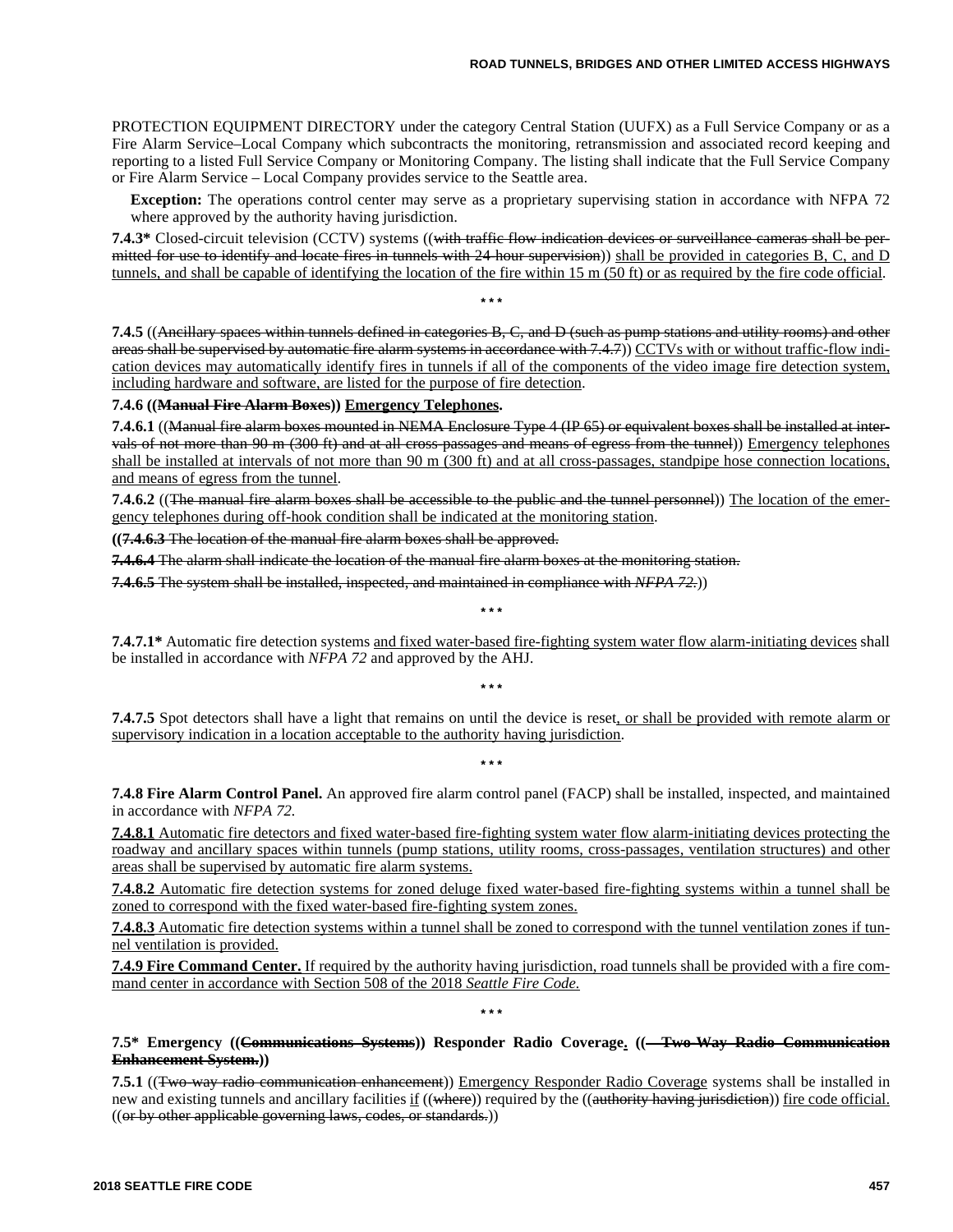**7.5.2** ((Two-way radio communication enhancement)) Emergency Responder Radio Coverage systems shall be designed, installed, tested, and maintained in accordance with the provisions of ((NFPA 72, National Fire Alarm and Signaling Code)) NFPA 1221 (2019), *Standard for the Installation, Maintenance, and Use of Emergency Services Communications Systems,* and Section 510 of the 2018 *Seattle Fire Code.*

**\* \* \***

## **7.10 Fixed Water-Based Fire-Fighting Systems.** See Chapter 9.

**7.10.1** Fixed water-based fire-fighting systems shall be ((eonditionally)) mandatory in ((eategory)) categories A, B, C, and  $((e<sub>category</sub>))$  D tunnels.

**\* \* \***

**7.16.1.1\*** The means of egress requirements for all road tunnels and those roadways beneath air-right structures that the authority having jurisdiction determines are similar to a road tunnel shall be in accordance with  $((\text{NFPA 101}, \text{Chapter 7}))$ Chapter 10 of the 2018 *Seattle Building Code,* except as modified by this standard.

**7.16.3 Maintenance.** The means of egress shall be maintained in accordance with ((NFPA 1)) Chapter 10 of the 2018 *Seattle Fire Code.*

**\* \* \***

**\* \* \***

**\* \* \***

**7.16.6.4** The emergency exits shall be separated from the tunnel by a minimum of a 2-hour fire-rated construction enclosure, ((based on the design fire described in Chapter 11)) in accordance with the 2018 *Seattle Building Code.*

## **Chapter 9 Fixed Water-Based Fire-Fighting Systems**

#### **9.1\* General.**

**9.1.1** Fixed water-based fire-fighting systems ((shall be permitted)) are required in road tunnels as part of an integrated approach to the management of fire protection and fire life safety risks. All interior spaces within a road tunnel, including exit paths and other occupied spaces, shall be protected.

**Exception:** Category X Tunnels are not required to provide fixed water-based fire-fighting systems.

**\* \* \***

#### **((9.2 Design Objectives.**

**9.2.1** The goal of a fixed water-based fire-fighting system shall be to slow, stop, or reverse the rate of fire growth or otherwise mitigate the impact of fire to improve tenability for tunnel occupants during a fire condition, enhance the ability of first responders to aid in evacuation and engage in manual fire-fighting activities, and/or protect the major structural elements of a tunnel.

**9.2.2\*** Fixed water-based fire-fighting systems shall be categorized based upon their desired performance objective in 9.2.2.1 through 9.2.2.4.

**9.2.2.1\* Fire Suppression System.** Fire suppression is the reduction in the heat release rate of a fire by a sufficient application of water. Fire size shall remain reduced over the design discharge duration.

**9.2.2.2\* Fire Control System.** Fire control systems shall be designed to stop or significantly slow the growth of a fire within a reasonable period from system activation such that the peak heat release rate is significantly less than would be expected without a fixed fire-fighting system.

**9.2.2.3\* Volume Cooling System.** Volume cooling systems shall be designed to provide substantial cooling of products of combustion but are not intended to directly affect heat release rate.

**9.2.2.4\* Surface Cooling System.** Surface cooling systems shall be designed to provide direct cooling of critical structure, equipment, or appurtenances without directly affecting heat release rate.

#### **9.3 Performance Evaluation.**

**9.3.1** Fire test protocols shall be designed to address the performance objectives as described in 9.2.2 and the tunnel parameters described in Section 9.4.

**9.3.2\*** Fire test protocols shall be designed to replicate and evaluate the range of the application parameters associated with road tunnels.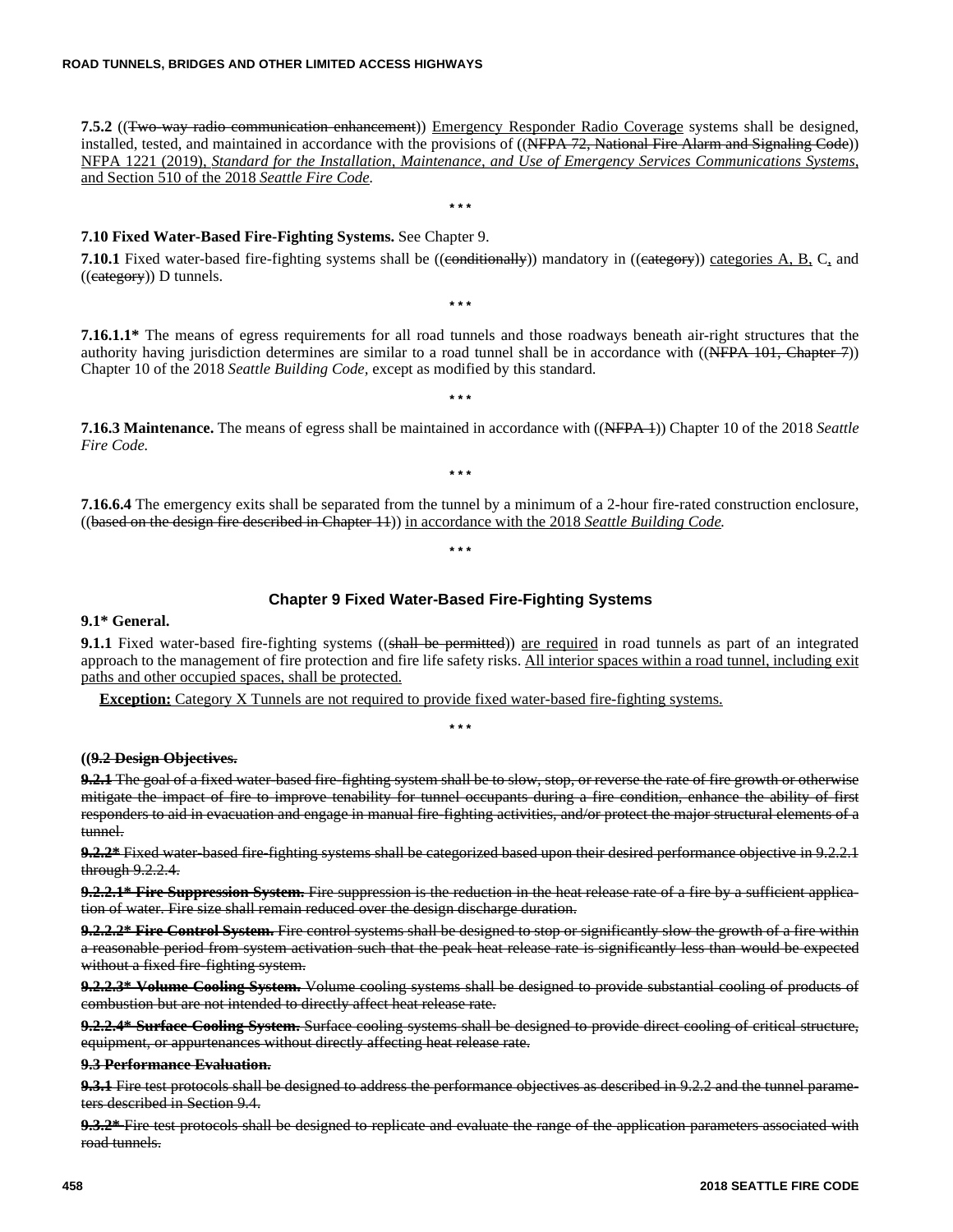**9.3.3\*** System components shall be listed or as approved by the AHJ.))

**\* \* \***

#### **((9.4 Tunnel Parameters.**

**9.4.1** *Tunnel parameters* shall be the features of the tunnel that affect the design of a water-based fire-fighting system.

**9.4.2 Tunnel Geometry.** The tunnel geometry (width, ceiling height, obstruction location) shall be considered when selecting such parameters as nozzle location and nozzle positioning.

9.4.3 Ventilation. Ventilation considerations shall include natural and fire-induced forced ventilation parameters.

**9.4.4 Hazard Analysis.** A fire hazard analysis shall be conducted to determine both the design parameters of the water-based fire-fighting system and the type of detection and activation scheme employed. The water-based fire-fighting system shall address the anticipated vehicle types and contents, ease of ignition and re-ignition of the fuel, anticipated fire growth rate, and difficulty of achieving one or more of the performance objectives established in Section 9.2 or as otherwise acceptable to the AHJ.

9.4.5 Obstructions and Shielding. The presence of obstructions and the potential for shielding of water-based firefighting system discharge shall be addressed to ensure that system performance is not affected.

**9.4.6 Ambient Conditions.** The range of ambient conditions that could be experienced in the tunnel shall be identified.

## **9.5 System Design and Installation Documentation.**

**9.5.1** The system design and installation documentation shall identify the design objectives and tunnel parameters over which the system performance evaluation is valid.

**9.5.2** System documentation shall clearly identify engineering safety factors incorporated into the overall system design. Safety factors shall be required to ensure that installed system performance exceeds the performance of the system as tested in accordance with Section 9.3.

**9.5.3** System documentation shall also include recommended testing, inspection, and maintenance procedures and, by reference, the requirements of the relevant NFPA standard or equivalent standard acceptable to the AHJ.

#### **9.6 Engineering Design Requirements.**

**9.6.1\*** When a fixed water-based fire-fighting system is included as part of the overall design of a road tunnel, the impact of this system on other measures being part of the overall safety concept shall be evaluated. At a minimum, this evaluation shall address the following:

- (1) Impact on drainage requirements
- (2) Impact on tenability, including the following:
	- (a) Increase in humidity
	- (b) Reduction (if any) in stratification and visibility
- (3) Integration with other tunnel systems, including the following:
	- (a) Fire detection and alarm system
	- (b) Tunnel ventilation system
	- (c) Traffic control and monitoring systems
	- (d) Visible emergency alarm notification
- (4) Incident command structure and procedures, including the following:
	- (a) Procedures for tunnel operators
	- (b) Procedures for first responders
	- (c) Tactical fire-fighting procedures
- (5) Protection and reliability of the fixed water-based firefighting system, including the following:
	- (a) Impact events
	- (b) Seismic events
	- (c) Redundancy requirements
- (6) Ongoing system maintenance, periodic testing, and service requirements))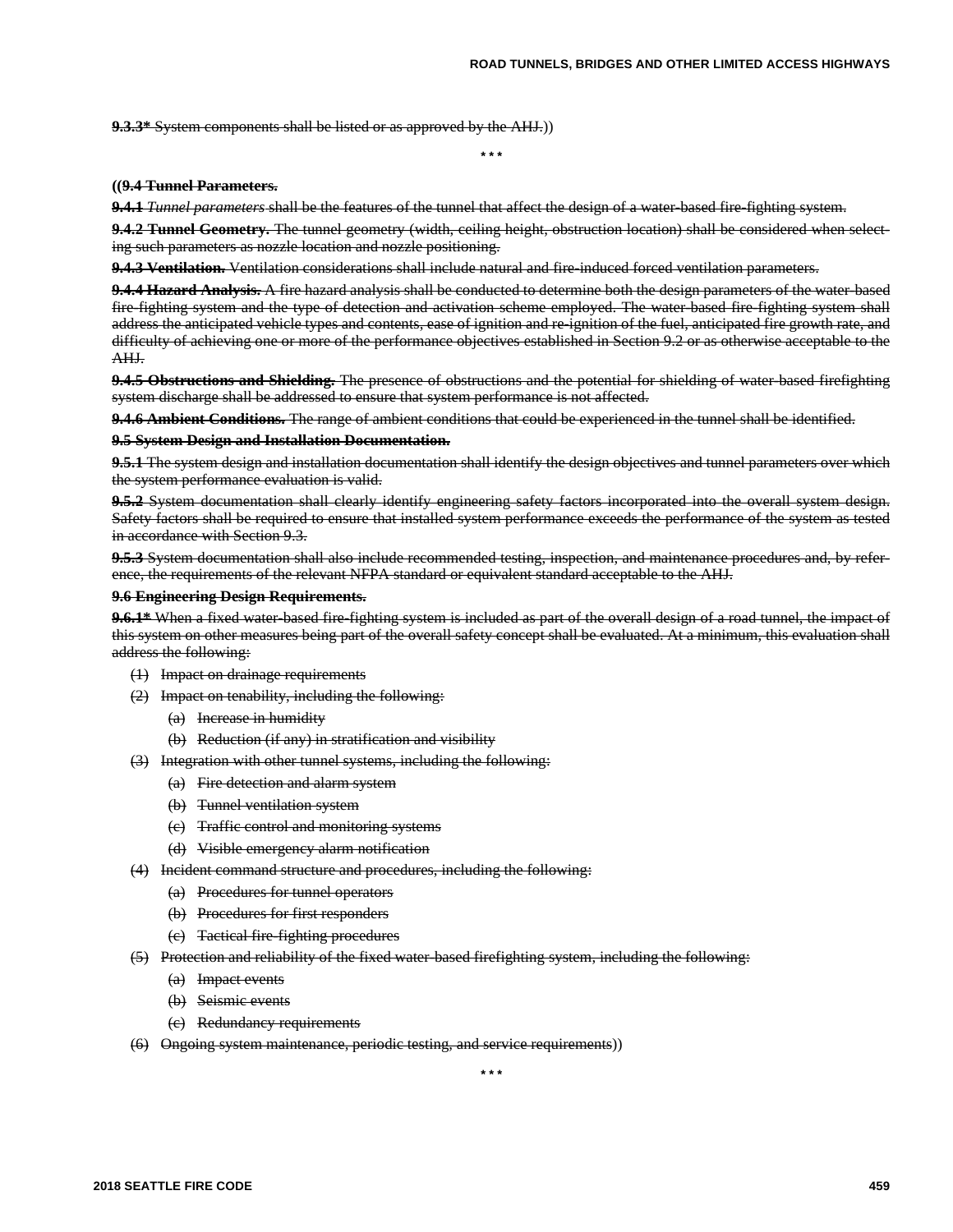## **Chapter 10 Standpipe, Fire Hydrants, and Water Supply**

**10.1.4.3** ((Heat trace material shall be listed for the intended purpose and supervised for power loss.)) Heat tracing systems for freeze protection for standpipes shall be in accordance with Seattle Fire Department Administrative Rule 9.03.20, *Automatic Sprinkler and Standpipe Systems,* and any future revisions of this rule adopted by the authority having jurisdiction.

**\* \* \***

## **10.2 Standpipe Water Supply.**

**\* \* \***

**10.2.3** ((Acceptable water supplies shall include the following:

- (1) Municipal or privately owned waterworks systems that have adequate pressure and flow rate and a level of integrity acceptable to the authority having jurisdiction
- $(2)$  Automatic or manually controlled fire pumps that are connected to an approved water source
- (3) Pressure-type or gravity-type storage tanks that are installed, inspected, and maintained in accordance with NFPA 22))

Standpipes shall be sized to provide 1000 gpm. Hydraulic calculations shall be based on 500 gpm at 130 psi at the hydraulically most remote hose connection, with a simultaneous flow of 500 gpm at the next hydraulically most remote hose connection. The maximum calculated pressure at any point in the system shall not exceed 350 psi.

**10.3.1** Fire department connections shall be of the threaded ((two way or three way)) 65-mm (2-1/2-in) four-way type. ((or shall consist of a minimum 100 mm (4 in.) quick-connect coupling that is accessible.))

**\* \* \***

**\* \* \***

## **10.4 Standpipe Hose Connections.**

**10.4.1** ((Hose)) Standpipe hose connections shall be spaced so that no location on the protected roadway is more than 45 m (150 ft) from the hose connection.

**10.4.2\*** ((Hose connection spacing shall not exceed 85 m (275 ft).)) Dual 65-mm (2-1/2-in) standpipe hose connection outlets having separate valves shall be provided at each standpipe hose connection location.

**\* \* \***

## **10.7 Fire Hydrants and Water Supply.**

**10.7.1** Fire hydrants for limited access and depressed highways shall be provided at spacing not to exceed 1,000 feet to provide for transportation hazards.

**10.7.2** Fire hydrants for roadways beneath air-right structures, bridges, and elevated highways shall be provided so that no location on the protected roadway is more than 90 m (300 ft) from a fire hydrant.

**10.7.3** Fire hydrants for road tunnels shall be provided so that no location on the protected roadway is more than 45 m (150 ft) from a fire hydrant.

**10.7.4** The water supply for fire hydrants shall provide a minimum of 1,000 gpm (63 L/s) at 20 psi (138 kPa) flowing independently, and a minimum of 1,500 gpm (34 L/s) at 20 psi (138 kPa) with two fire hydrants flowing simultaneously.

## **10.8 Bridges and Elevated Highways.**

**10.8.1** Fire hydrants for bridges and elevated highways shall be provided in accordance with this section and Section 10.7.

**10.8.2** If median dividers and/or four or more traffic lanes are present, fire hydrants for bridges and elevated highways shall be provided on both sides of the roadway at the required spacing or installed in the median divider at the required spacing.

**10.8.3** Fire hydrants for bridges and elevated highways shall have two 100 mm (4 in) hose connection outlets, with external threads in accordance with City of Seattle Standard Plan No. 310a, and each outlet provided with a hand-operable valve readily accessible from the roadway.

**10.8.4** The hose connection outlets shall be oriented parallel to the roadway and face in both directions of travel.

**Exception:** The outlets may be angled in towards the roadway at an angle not exceeding 22.5 degrees.

**10.8.5** Hose connection outlets shall be positioned such that the centerline of each outlet is installed not more than 400 mm (16 in) horizontally from the inside edge of the top and not less than 200 mm (8 in) above the top of the guardrail or edge barrier, and not more than 1370 mm (54 in) above the roadway.

**10.8.6** Hose connection outlets shall be provided with caps that are removable with a standard hydrant wrench.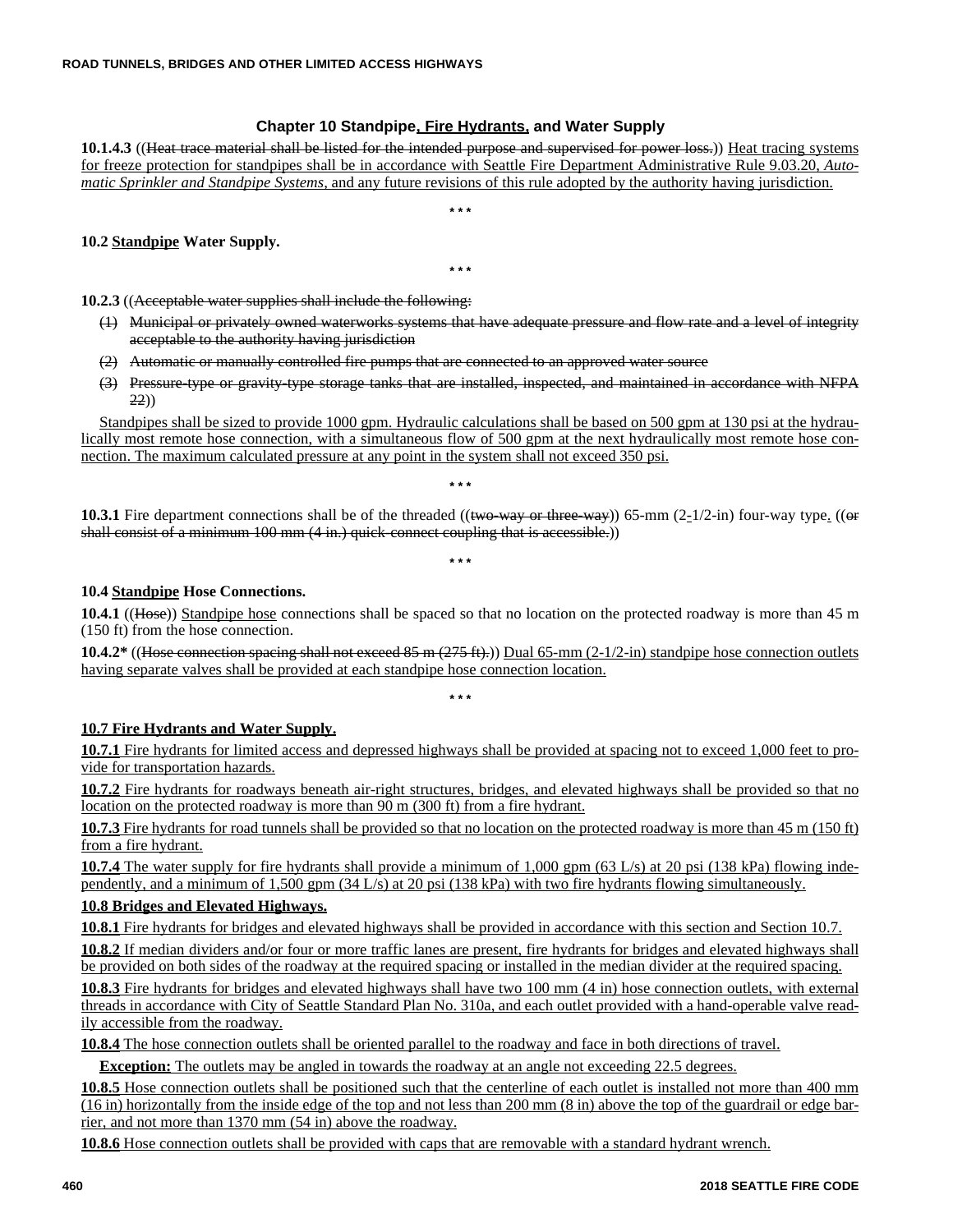**10.8.7** Hose connection caps shall be provided with a 3 mm (1/8 in) hose and be secured with a short length of chain or cable to prevent falling after removal.

**10.8.8** Water shall be supplied to bridge and elevated highways hydrants by the use of approved manually actuated preaction or deluge valves installed in locations not subject to freezing, such as in underground vaults or other *approved* locations.

**10.8.9** Access to the preaction or deluge valves and manual actuation capability at the valve locations shall be provided, including access key box if the water supply vault will be locked.

**10.8.10** A preaction or deluge valve actuation device (such as an electrical switch, push button, manual pull station, etc.) shall be installed at each hydrant location and be protected from damage in a weatherproof enclosure that can be opened without the use of tools or special knowledge, or with a standard hydrant wrench, or other approved method.

**10.8.11** The location of the preaction or deluge valve actuation switch installed at each hydrant shall be readily visible and have approved signage.

**10.8.12** A means to indicate that the system is in the tripped condition such as a light beacon or remote monitoring of the system shall be provided.

**10.8.13** Hydrant systems for bridges and elevated highways shall have provisions for complete draining after use.

**10.8.14** Combination air relief/vacuum valves shall be installed at each high point on the system.

**10.8.15** Water supply vault location information, vault access instructions, and a phone number for road crew to drain the system shall be provided at the roadway control panel push button locations.

**10.8.16** If used, heat tracing systems for freeze protection for hydrant systems shall be in accordance with Seattle Fire Department Administrative Rule 9.03.20, *Automatic Sprinkler and Standpipe Systems,* and any future revisions of this rule adopted by the authority having jurisdiction.

## **10.9 Maintenance and Confidence Testing.**

**10.9.1** Standpipe and hydrant systems shall be inspected and tested at least annually.

**10.9.2** Maintenance and periodic testing are the owner's responsibility, or the responsibility of such other person as may be designated by the owner, and are separate from the fire department inspections.

**10.9.3** The person, fire or corporation performing such work shall have a Type STP-1 certificate from the Seattle Fire Department. See Administrative Rule 9.01.20, *Certificates of Competency for Installing, Inspecting, Testing and Maintaining Fire Protection Systems,* and Administrative Rule 9.02.19, *Inspection, Testing, Maintenance and Reporting Requirements for Fire Protection Systems and Emergency Responder Amplification Systems.*

## **10.10 Standpipe Installation in Tunnels Under Construction.**

**10.10.1** A standpipe system shall be installed in tunnels under construction in accordance with 10.10.1.1 and 10.10.1.2.

**10.10.1.1** A standpipe system shall be installed before the tunnel under construction has exceeded a length of 61 m (200 ft) of the most remote portion of the tunnel.

**10.10.1.2** Standpipes shall be sized for approved water flow and pressure at the outlet, based upon the maximum predicted fire load.

## **Chapter 11 Emergency Ventilation**

**\* \* \***

**\* \* \***

**11.1.1.1** If an engineering analysis is not conducted, or does not support the use of natural ventilation for the configurations described in 11.1.1, a mechanical emergency ventilation system shall be provided.

**11.1.1.2** The engineering analysis of the ventilation system shall include a validated subway analytical simulation program augmented as appropriate by a quantitative analysis of airflow dynamics produced in the fire scenario, such as would result from the application of validated computational fluid dynamics (CFD) techniques.

**11.1.1.3** The results of the analysis shall include the no-fire (or cold) air velocities that can be measured during commissioning to confirm that a mechanical ventilation system as built meets the requirements determined by the analysis.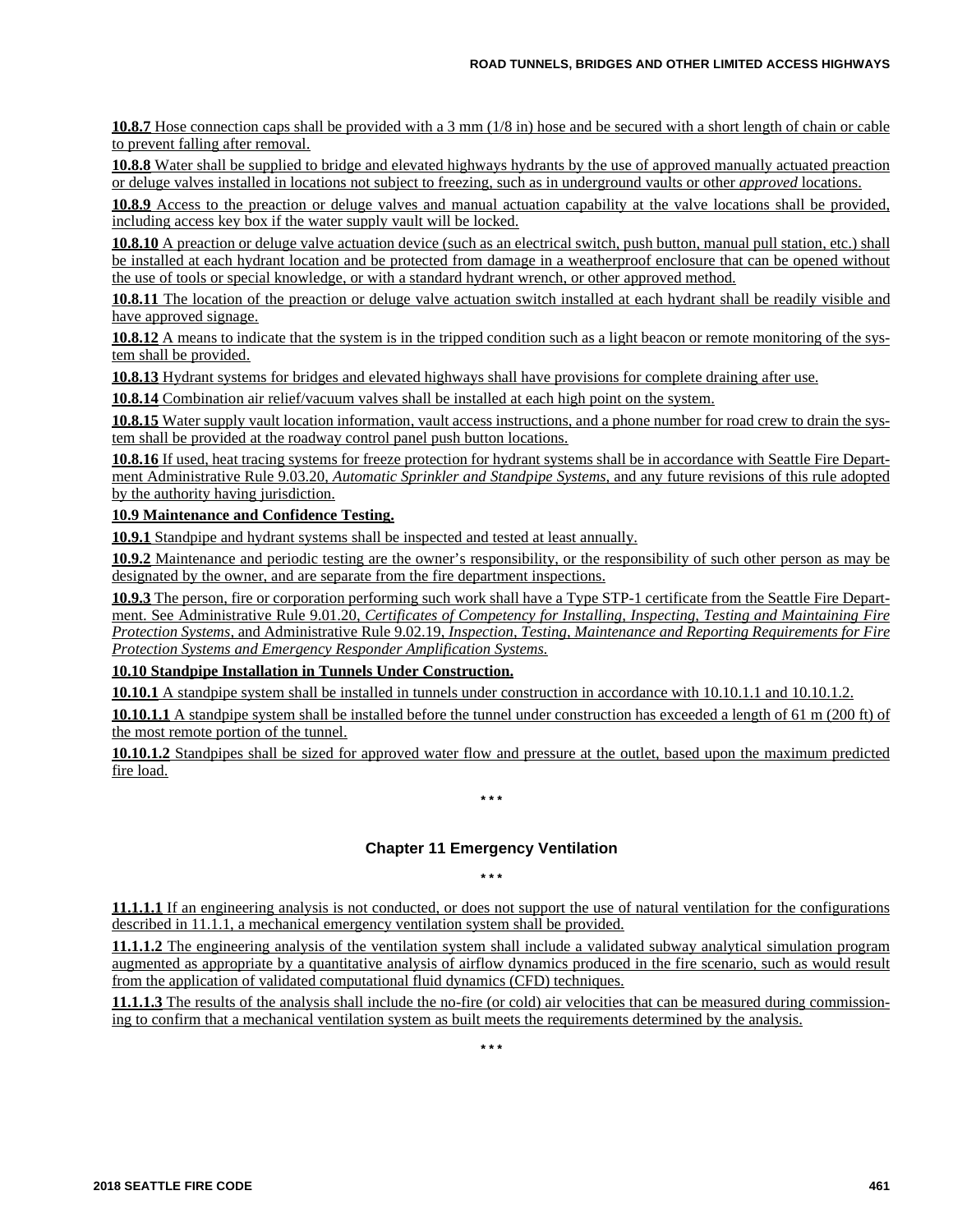## **Chapter 12 Electrical Systems**

**\* \* \***

**12.4\* Emergency Power.** Road tunnels ((complying with Category B–D in Section 7.2)) shall be provided with ((emergency power)) a Class 2, Type 60, Level 1 Emergency Power Supply System (EPSS) in accordance with Article 700 of *NFPA 70* and Chapter 4 of NFPA 110. (((For emergency and standby power systems, other than separate service, see NFPA 110.)))

**12.4.1** The following systems shall be connected to the emergency power supply system:

- (1) Emergency ((lighting)) voice/alarm communication systems
- (2) Tunnel closure and traffic control system(s)
- (3) Exit signs and means of egress illumination
- (4) ((Emergency communication)) Lighting for mechanical rooms
- (5) Tunnel drainage system(s)
- (6) Emergency ventilation and automatic fire detection equipment for pressurized stairways
- (7) ((Fire)) Automatic fire alarm and detection
- (8) Closed-circuit television or video system(s) and security system(s)
- $(9)$  ((Fire fighting)) Smoke control systems
- (10) Electrically powered fire pumps
- (11) Power and lighting for the fire command center
- (12) Fire alarm systems

**\* \* \***

## **Chapter 13 Emergency Response**

#### **\* \* \***

**13.5.1.1\*** The OCC ((shall)) may serve as a proprietary supervising station to allow direct receipt of alarms where approved by the authority having jurisdiction. This provides more rapid alarm information, and allows integrated alarm and device/system activation without delays.

**\* \* \***

#### **13.8.6 Limited Access Highways and Road Tunnels.**

**\* \* \***

## **Chapter 14 Regulated and Unregulated Cargoes**

## **14.1 General.**

**14.1.1\*** ((The authority having jurisdiction shall adopt rules and regulations that apply to the transportation of regulated and unregulated cargoes.)) This chapter applies to the transportation of hazardous materials through new road tunnels as follows:

(1) If the tunnel length equals or exceeds 90 m (300 ft).

## **Exceptions:**

- (1) The existing Mount Baker Tunnel (Interstate 90) and the Washington State Convention and Trade Center lid (Interstate 5) if the foam-water fire protection system(s) are fully functional and in-service.
- (2) Fuel contained in the fuel system of the transporting vehicle, or in the fuel systems of vehicles and equipment being towed or carried.
- (3) Tunnels that are provided with a fixed-fire suppression system based on an engineering analysis, approved by the fire code official, and that are maintained fully functional and in-service.

**14.1.2** ((Design and planning of the facility shall address the potential risk presented by regulated and unregulated cargoes as permitted by 14.1.1.)) Vehicles transporting hazardous materials in quantities that require DOT placards in accordance with 49 CFR are prohibited in road tunnels.